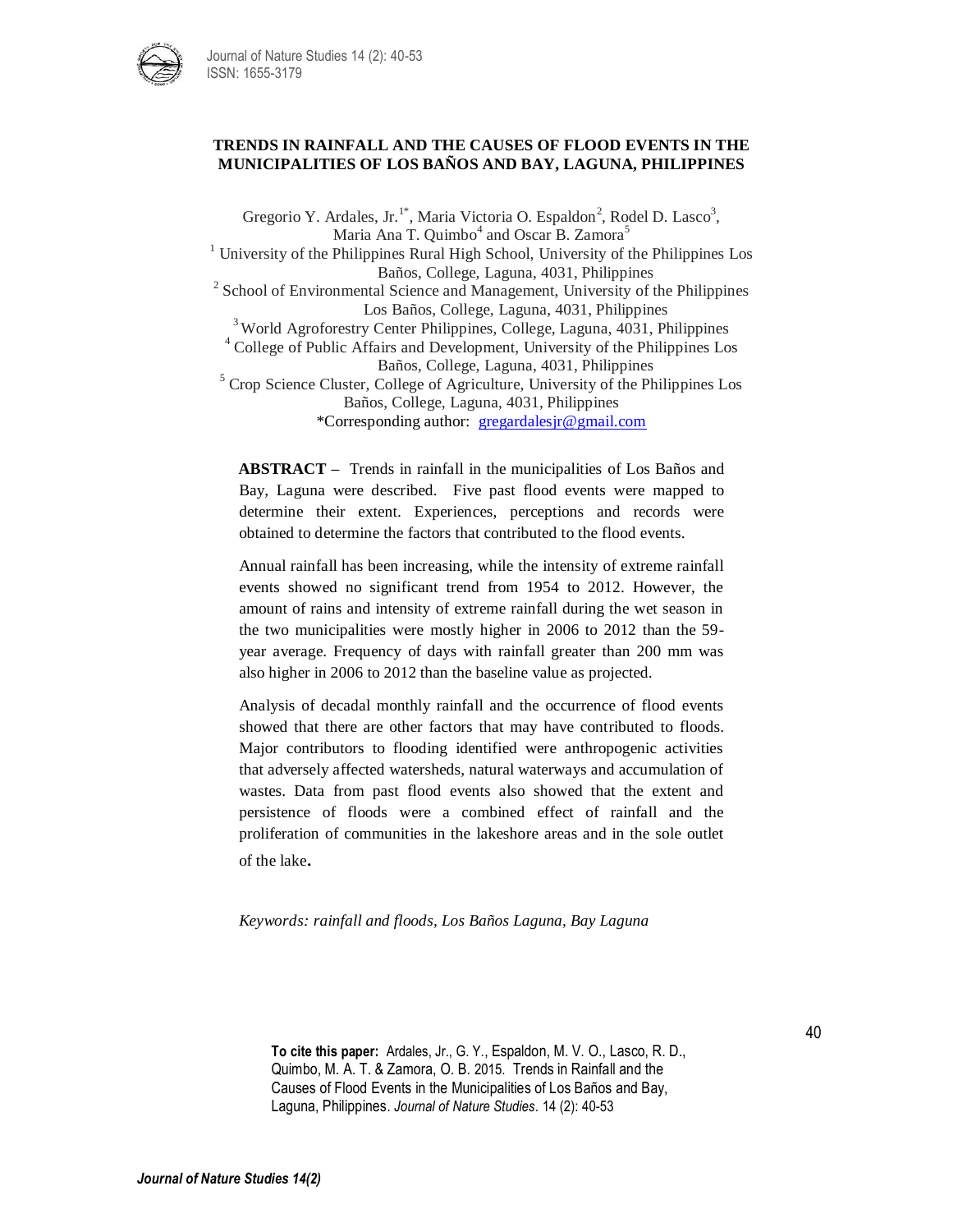# **INTRODUCTION**

Disastrous floods are common in the Philippines due to the magnitude of the hazard and the failure to cope with the physical and socio-economic impacts *(Eleazar, 2011).* Among the most recent disastrous flood events particularly in the province of Laguna were those caused by typhoon *Ondoy* (International Code Name *Ketsana*) and succeeding typhoons in 2009 and the floods caused by excessive rains from the Southwest monsoon as enhanced by typhoons *Gener* (International Code Name *Saola*) *and Haikui* in 2012.

The Philippines has been experiencing changes in climate**;** however, such changes were more pronounced in terms of temperature than rainfall and the occurrence of extreme events *(PAGASA, 2011).*  Given medium greenhouse gas (GHG) emission scenarios, rainfall in the province of Laguna was projected to increase by 2.9% in 2020, covering the period from 2006 to 2035. The increase is from baseline values obtained from 1970 to 2000 for the rainy season covering the months of June to August and September to November at 845.0 mm and 1,066.5 mm, respectively. The number of days with rainfall exceeding 200 mm is also expected to increase from the baseline value of 6 d to 14 d for 2020.

Los Baños and Bay are among the flood-prone municipalities surrounding the Laguna Lake. Wet season is from the month of May and may extend up to December *(Bay MPDO, 2011; Los Baños MPDO, 2010)*. Aside from being lakeshore municipalities, large areas fall within the watersheds of Mt. Makiling that are tributaries to the lake *(Rimando et al., 2010)*.

A World Bank study *(2013)* that led to the development of the Master Plan for Flood Management in Metro Manila and Surrounding Areas showed that lake water levels have exceeded the flood level of 12.5 m in 23 years, 13.0 m in eight years and 13.5 m in four years. Other sources reported increased lake water level occurrences up to 14.62 and 14.35 m in 1919 and 1943, respectively *(LLDA, 2009; Lasco & Espaldon, 2005).* The recent flood event in 2012, due to rains brought by the South West Monsoon, registered lake water levels of up to 13.8 m *(Inciong, 2013-Unpublished)*.

The study examined rainfall events from 1954 to 2012 and revisited past flood events that occurred in the municipalities of Los Baños and Bay, Laguna. Specifically this paper aimed to: describe trends in rainfall events in the two municipalities; determine the extent of five past flood events in the coastal communities; and determine the contributory factors to the flood events.

# **METHODOLOGY**

#### **Research Design**

Eclectic methods were used to gather data. Maps, local rainfall and lake water levels, and other data from related studies were gathered. Key informant interviews (KII) with LGU officials and school heads and focus group discussions (FGD) with teachers, students and other school stakeholders were conducted.

### **Procedure**

Requests for documents and permission to conduct KII and FGD were sent to concerned agencies prior to data gathering.

#### *Gathering of Documents*

Daily rainfall data from 1954 to 2012 were obtained from the UPLB Agro-meteorological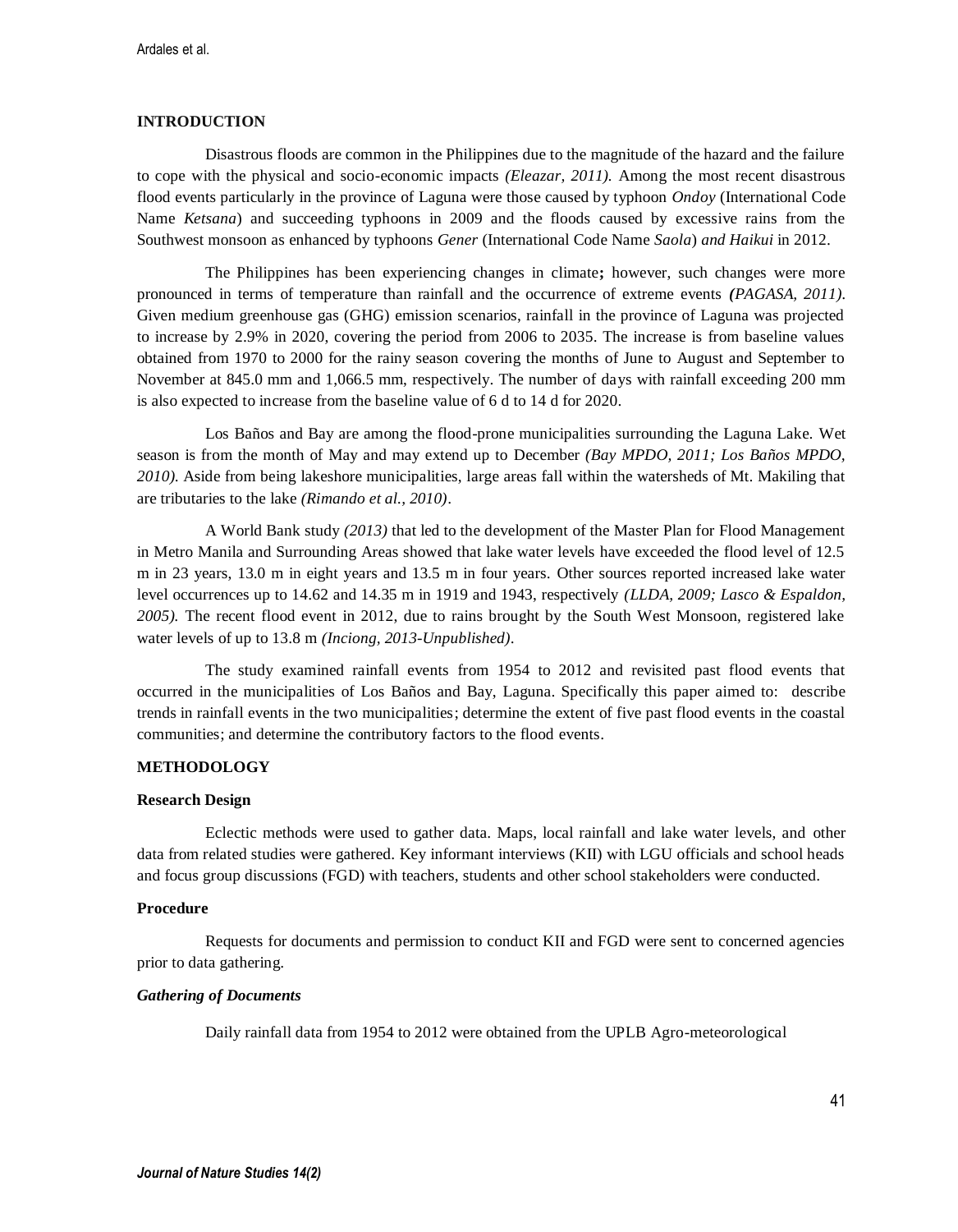Trends in Rainfall and the Causes of Flood Events in the Municipalities of Los Baños and Bay, Laguna, Philippines

Station to represent conditions in the two municipalities. Moreover, data on tropical cyclones that crossed Laguna and 100 km radius from its boundaries from 1948 to 2010 were obtained from the Philippine Atmospheric Geophysical and Atmospheric Services Administration (PAGASA)

Maps and geographic images were gathered from National Mapping and Resource Information Authority (NAMRIA). A Digital Terrain Model (DTM) with 5 m resolution derived from Inter-ferometric Synthetic Aperture Radar (IfSAR) images was obtained. A Hydrographic Survey on the Depth of the Laguna de Bay, at the scale of 1:60,000, was also provided. The survey was done from October to November 2009.

Daily lake water levels from 1919 to 2010 were obtained from the Laguna Lake Development Authority (LLDA). Copies of the report of the World Bank study in 2013 were provided both by the Department of Public Works and Highways (DPWH) and the LLDA. Gathering of documents and pertinent data was done from March 2013 to February 2014.

### *Gathering of Primary Data*

Primary data were gathered through key informant interviews (KII) and focused group discussions (FGD) from June to October 2013. Experiences and perceptions on past floods were important not only to describe but also to elicit the possible causes of these events.

Twelve LGU and Department of Education (DepEd) officials at the provincial and municipal levels were interviewed to provide background on the flood events in the province and in the two municipalities. LGU officials included the provincial and municipal planning officers or the disaster risk reduction and management (DRRM) officers and representatives of health and social welfare and development offices. DepEd officials included the DRRM Coordinator at the division level and the district supervisors for the two municipalities. Sixteen school heads or their assigned representatives from the different school groups were purposively chosen to serve as key informants on the experiences in their respective schools.

Separate focus group discussions with a group of students and a group of stakeholders including teachers, parents, and barangay officials were held in four flooded schools (two elementary schools and two high school) in the coastal communities of Los Baños and Bay. Participants of the eight FGDs were recommended by their respective school heads.

#### **Data Analysis**

#### *Trends in Rainfall*

Rainfall and flood data were analyzed using STATA (Version 12) software. Total annual rainfall, annual maximum two-day rainfall, the number of days with extreme rainfall exceeding 200 mm, and the number of tropical cyclones that crossed the province were subjected to trend analysis to determine significant patterns through time.

Total and maximum two-day rainfall from June to December (coinciding with the wet season in the two municipalities), for each of the last 10 years, were determined. Values from 2006 to 2012 were compared with the average value for the same months for the entire period from 1954 to 2012. The number of days with rainfall greater than 200 mm in the two municipalities from 1971 to 2000 was compared with the frequency from 2006 to 2012 to confirm the projections for the province of Laguna for 2020, covering the period 2006-2035 *(PAGASA, 2011).*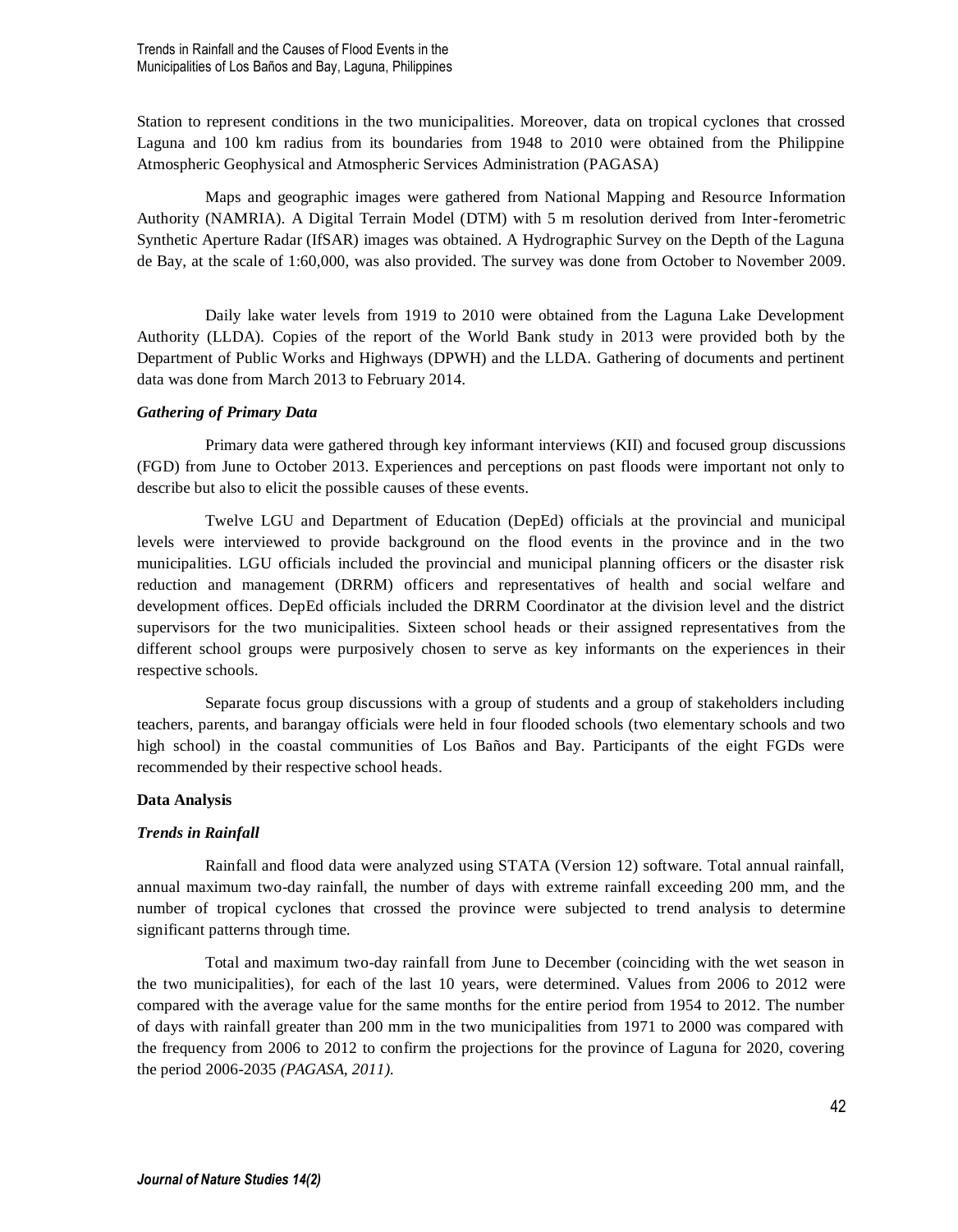### *Decadal Monthly Rainfall and Occurrence of Floods*

Decadal monthly rainfall from June to December and the occurrence of water level higher than the flood level of 12.5 m in each of these months were compared graphically to determine if there were other factors that contributed to floods aside from rainfall.

### *Delineation of Past Flood Events*

Inundated areas in five past flood events were mapped through Geographic Information System (GIS) using Arc View 3.2 and Manifold GIS Software. A map capable of depicting changes in flood level within a one-meter range was derived from DTM of IfSAR images and the Bathymetric data of the lake with the help of Ms. Fe Ociones and Mr. Alvin Olvida, both from the Ecosystems Research and Development Bureau (ERDB), Department of Environment and Natural Resources (DENR).

Maps were developed, marking-out flooded areas during the 1972, 1978, 1986, 1995 and 2009 flood events. The average of the water level readings from the different gauging stations around the lake at three different dates were converted to depth at mean sea level. Each of these water levels were represented by different color shades in the map. The third level, being the highest, showed the farthest distance covered by flood waters and was used to estimate the extent of flood in the two municipalities. The number of days for the water level to recede back to the initial flood level at 12.5 m was determined. This was done by verifying the data from the 2013 World Bank study with the daily water level data obtained from LLDA.

### *KII and FGD*

Qualitative data were analyzed based on content. Recorded KII and FGD proceedings were transcribed, and entries in the transcripts were classified into themes and sub-themes based on the objectives of the study. The entries in each theme or sub-theme were organized and synthesized in order to provide the information needed in the study.

Experiences and perceptions derived from KIIs and FGDs, together with analysis of rainfall data and reports available in literature, were used to determine the contributory factors to past flood events in the area.

### **RESULTS AND DISCUSSION**

#### **Annual rainfall data**

Five-year running averages of annual total rainfall show a significant increasing trend of 3.82 mm a -1 from 1954 to 2012 (Fig. 1). This is contrary to the general observation of *PAGASA (2011)* that reported no statistical significance in annual rainfall. This means that unlike most parts of the country, the amount of rainfall in these municipalities have been increasing for the last 59 years.

Rainfall parameters from June to December for the last 10 years were compared with their respective 59-year means to verify whether rains were indeed increasing during the recent period from 2006 to 2012 as projected by *PAGASA (2011)* for 2006 to 2035. Total accumulated rainfall for the wet season from 2006 to 2012 was higher than its 59-year average of 1715 mm in five out of seven years (Fig. 2). These were in the years 2006, 2007, 2009, 2010 and 2011 when rainfall in the two municipalities were recorded at 1919.9 mm, 1810.9 mm, 1941.7 mm, 1967.8 mm and 2135.8 mm, respectively.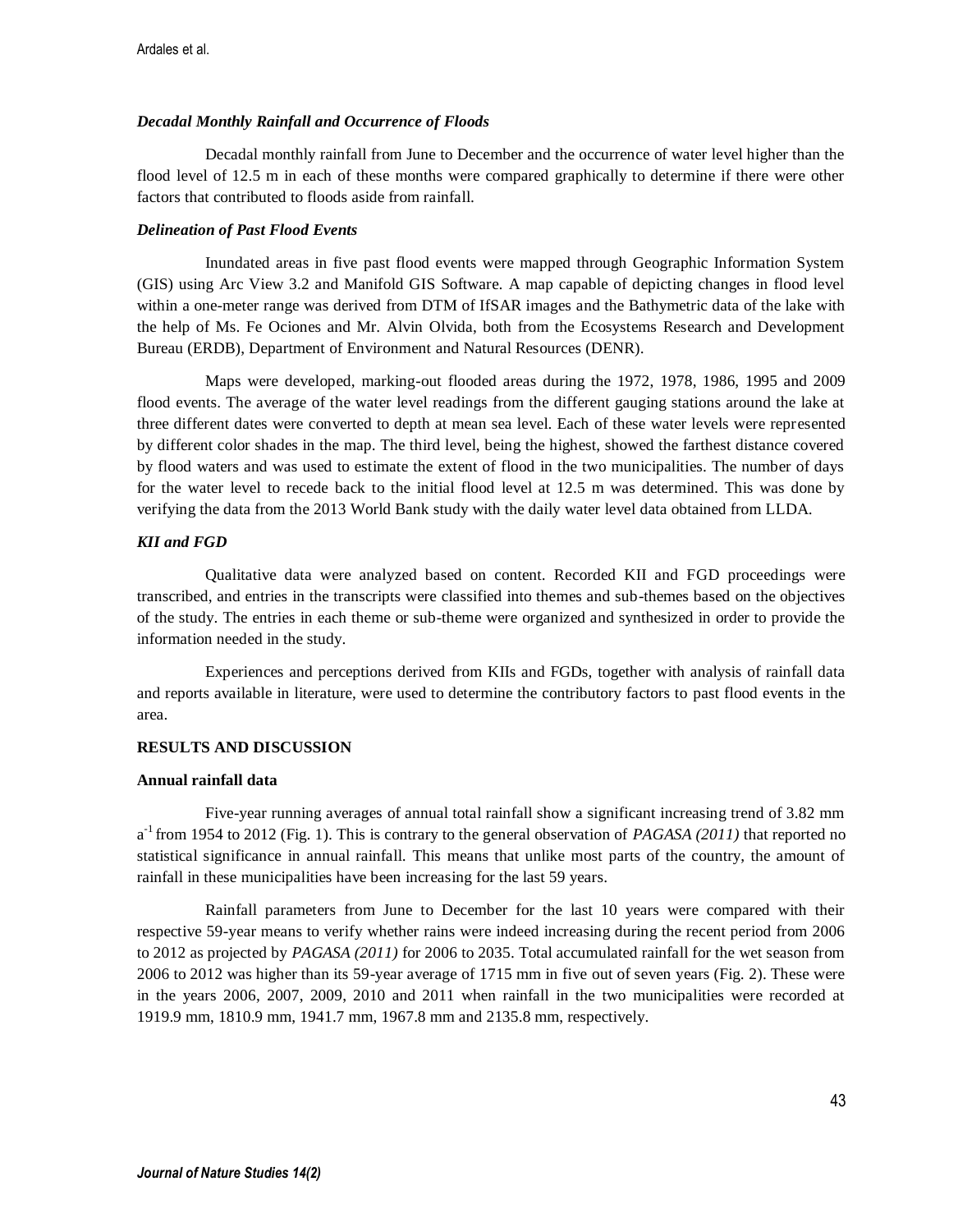

Figure 1. Trend in Annual Total Rainfall in the Municipalities of Bay and Los Baños, Laguna from 1954 to 2012. (Source: UPLB Agromet Station).



Figure 2. Comparison of wet season total rainfall for the last ten years with the mean from 1954 to 2012 in the Municipalities of Bay and Los Baños. Note: Mean from 1954 to 2012= 1715.08 mm

### **Occurrence of extreme rainfall events**

There was neither significant increasing nor decreasing trend in the annual maximum two-day rainfall which usually occurs during extreme events like typhoons. However, the wet season maximum twoday rainfall from 2006 to 2012 was higher than the 59 year average of 230.4 mm in six out of seven years: 443 mm in 2006, 238.9 mm in 2007, 243.6 mm in 2008, 274.9 mm in 2009, 278.6 mm in 2010 and 255.2 mm in 2012 (Fig. 3).

The number of tropical cyclones that crossed the 100 km radius from the boundary of Laguna yearly from 1948 to 2011 did not show any statistically significant increasing or decreasing trend. However, data showed that from 2006 to 2012 alone, the two municipalities have already experienced 4 days with extreme rainfall exceeding 200 mm (Fig. 4). This could be translated to a 0.57 chance of occurrence which is higher compared to 11 days or a 0.37 chance for the period between 1971 and 2000.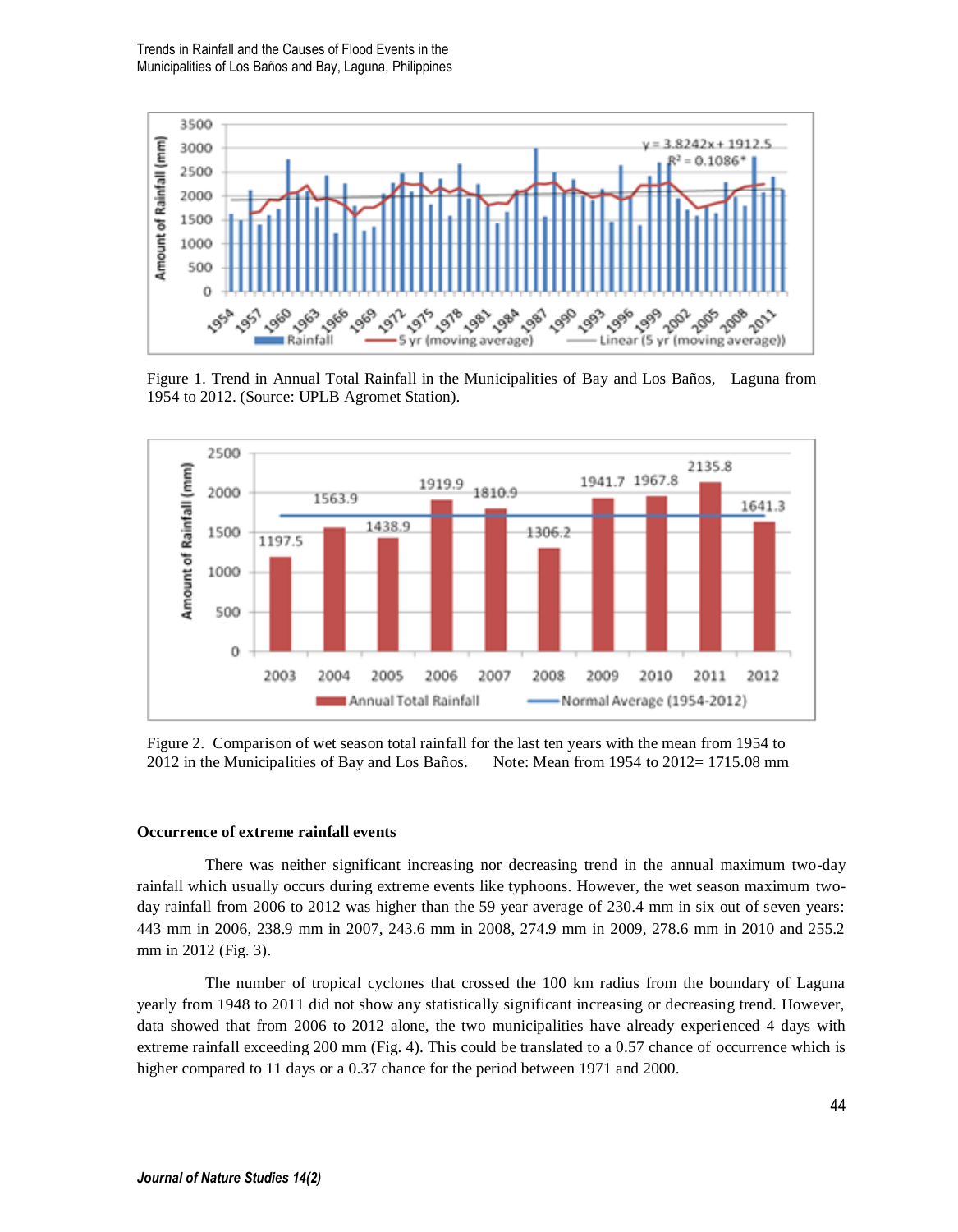

Figure 3. Comparison of wet season maximum two-day rainfall for the last ten years with the mean from 1954 to 2012 in the municipalities of Bay and Los Baños. Note: Mean from 1954 to  $2012 = 234.8$  mm

Though it might be too early to conclude, the data suggests an increasing number of days with extreme rainfall exceeding 200 mm. This is consistent with the projection by PAGASA for 2020 based on medium greenhouse gas (GHG) emission scenarios.



Figure 4. Number of days with rainfall greater than 200 mm in the Municipalities of Bay and Los Baños,Laguna from 1954 to 2012. (Source: UPLB Agromet Station)

#### **Occurrence of Floods in the two Municipalities**

Key informants and FGD participants reported that the floods encountered in these municipalities were of different nature. These were either coastal floods, riverine floods or floods caused by urban runoff.

Most of the floods in the coastal barangays were due to the increase in the water level of the Laguna Lake brought about by extreme weather disturbances and continuous rains. These include *barangays (Bgy.) San Antonio, San Isidro, Tagumpay, Maitim, Dila* and *Sto. Domingo* (especially in *Sitio*) *Kabaritan* in Bay and also in *Tadlac, Bambang, Baybayin, Malinta, Mayondon* and *Bayog* in Los Baños. These events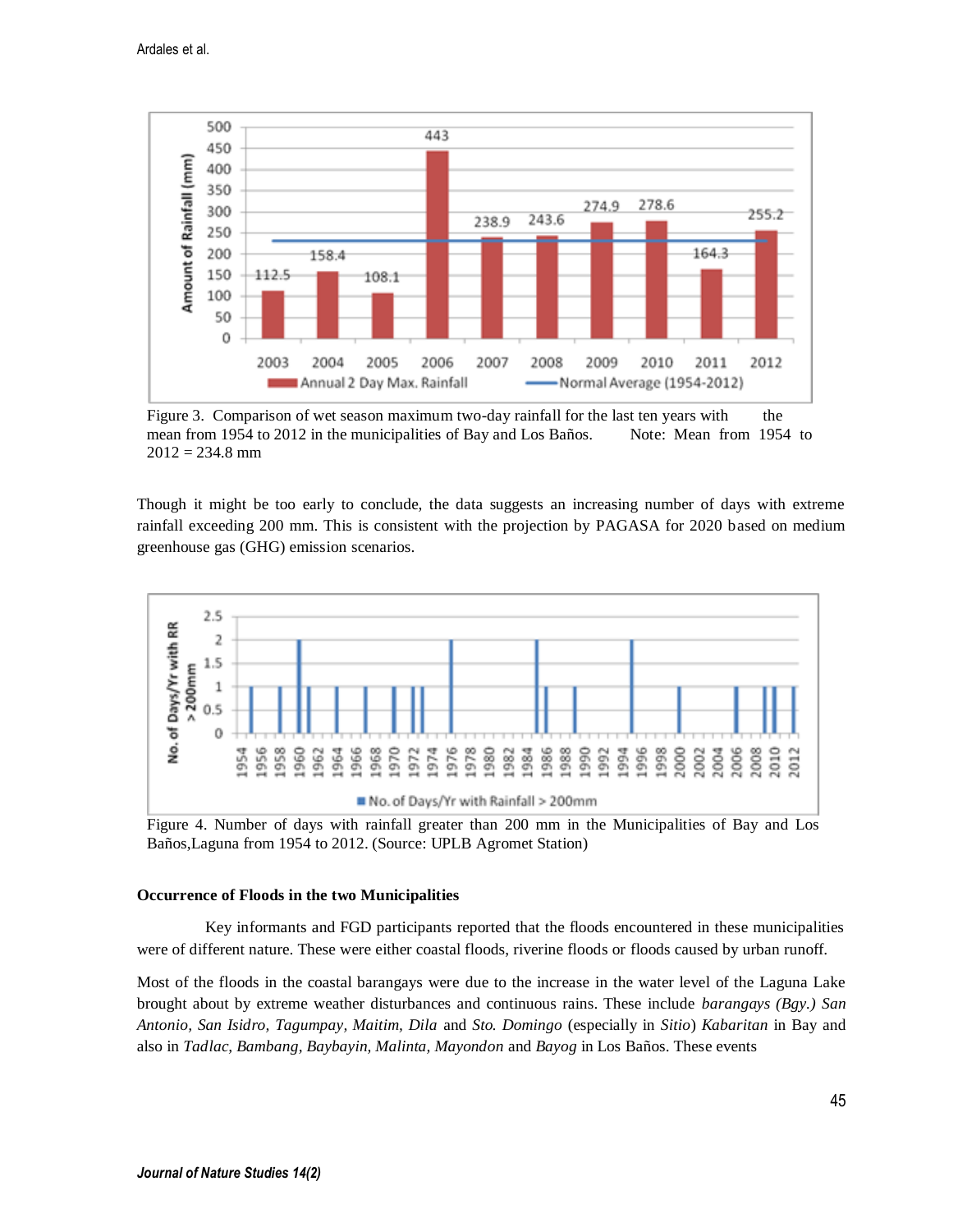that take several days or even months to completely recede back to the normal level of 12.5 m have been experienced since 1972. Depths of floods depend on location. Some were higher than a man's height while in other areas, floods can be as high as the roof or the second level of houses.

Flash floods caused by the overflowing of rivers affected not only the coastal areas but also the inland and even upland barangays particularly those near the major tributaries. *Bgy. Masaya, Paciano Rizal, Puypuy, Maitim, Sto. Domingo* and *Dila* in Bay were flooded in 2006 during Typhoon *Milenyo* (International Code Name *Xangzane*) which caused the overflowing of the *Calo, Tabon* and *San Nicolas Rivers* in *Bay*. Even *Bgy. Bagong Silang* and Sitio *Dampalit*, located in the uplands of Los Baños were not spared from flash floods and landslides from Typhoon *Milenyo* that claimed several lives in these areas. Although floodwaters did not persist long, the rush of flood water carrying debris caused tremendous damage to the affected areas.

The third kind of flood that occurred several times in *Mayondon* Elementary School in Los Baños was due to urban runoff coupled with unsound development which made the school a catch basin, preventing water from draining out from the area.

**Table 1**. Summary of the lake water levels at three different dates used in delineating the five flood events and the total area flooded at peak water level

| <b>YEAR</b> | <b>DATE</b> | <b>AVERAGE</b><br><b>GAUGE</b><br><b>READING</b><br>(m) | <b>HEIGHT AT</b><br><b>MEAN SEA</b><br>LEVEL*<br>(m) | <b>HEIGHT OF</b><br><b>WATER</b><br>>12.5 M<br>(m) | <b>TOTAL AREA</b><br><b>FLOODED AT</b><br><b>PEAK WATER</b><br>LEVEL $(m^2)$ |
|-------------|-------------|---------------------------------------------------------|------------------------------------------------------|----------------------------------------------------|------------------------------------------------------------------------------|
| 1972        | 7/16/1972   | 11.81                                                   | 1.42                                                 |                                                    |                                                                              |
|             | 7/21/1972   | 13.17                                                   | 2.78                                                 |                                                    |                                                                              |
|             | 8/2/1972    | 14.03                                                   | 3.64                                                 | 1.53                                               | 2,599,606.54                                                                 |
| 1978        | 10/10/1978  | 12.4                                                    | 2.01                                                 |                                                    |                                                                              |
|             | 10/17/1978  | 13.38                                                   | 2.99                                                 |                                                    |                                                                              |
|             | 10/28/1978  | 13.58                                                   | 3.19                                                 | 1.08                                               | 1,885,319.40                                                                 |
| 1986        | 10/5/1986   | 12.29                                                   | 1.90                                                 |                                                    |                                                                              |
|             | 10/8/1986   | 13.20                                                   | 2.81                                                 |                                                    |                                                                              |
|             | 10/13/1986  | 13.33                                                   | 2.94                                                 | 0.83                                               | 1,471,128.39                                                                 |
| 1995        | 11/2/1995   | 12.43                                                   | 2.04                                                 |                                                    |                                                                              |
|             | 11/5/1995   | 12.69                                                   | 2.30                                                 |                                                    |                                                                              |
|             | 11/8/1995   | 12.94                                                   | 2.55                                                 | 0.44                                               | 804,133.75                                                                   |
| 2009        | 9/25/2009   | 12.73                                                   | 2.34                                                 |                                                    |                                                                              |
|             | 9/28/2009   | 13.84                                                   | 3.45                                                 |                                                    |                                                                              |
|             | 10/4/2009   | 13.87                                                   | 3.47                                                 | 1.37                                               | 2.344,912.94                                                                 |

\* Obtained by subtracting the gauge zero value from the average gauge reading. Note: Gauge zero value=10.39 m (World Bank, 2013)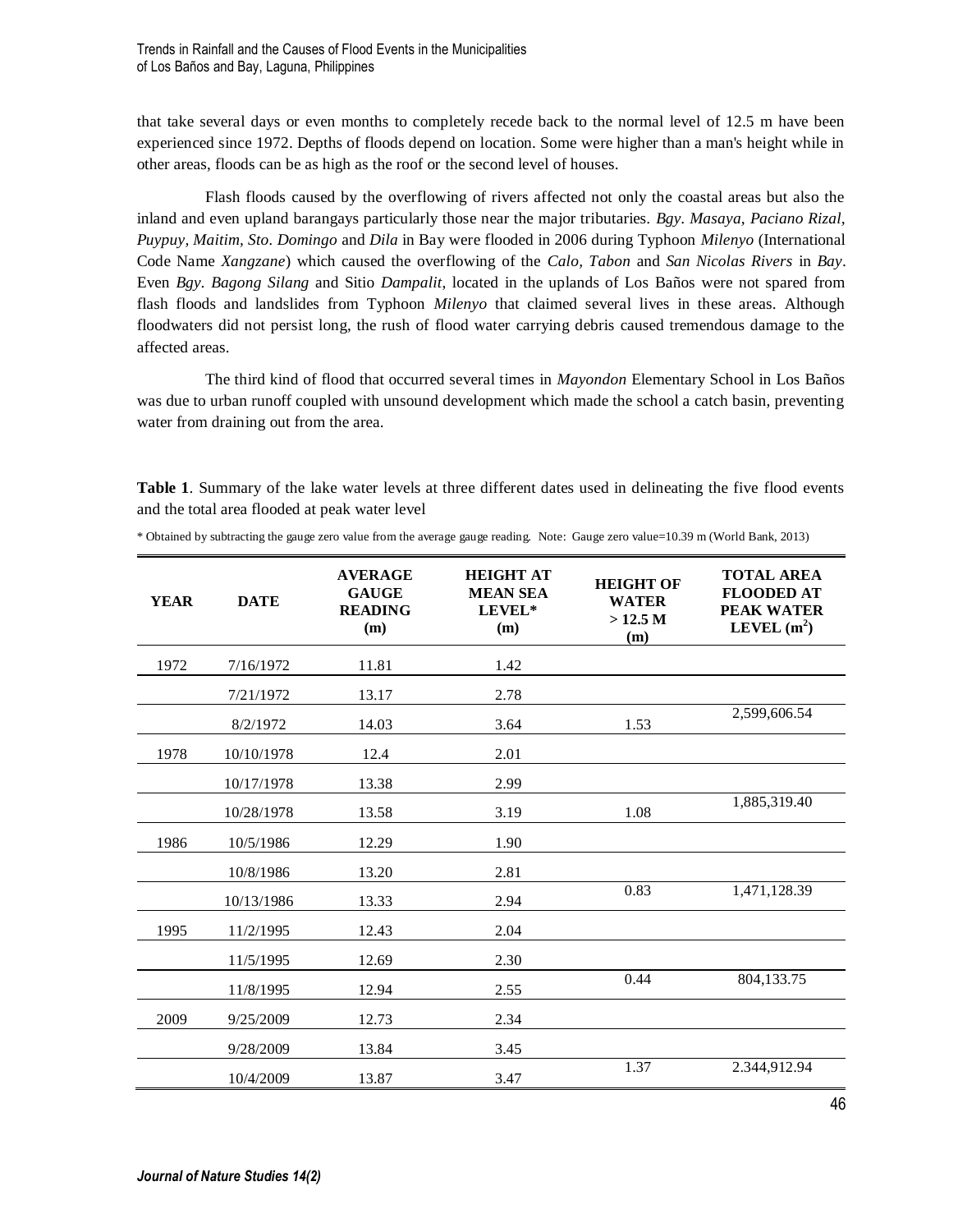### **Delineation of Five Flood Events in Coastal Communities**

Lake water levels and the total inundated area in the two municipalities at peak flood level during five past events are shown in Table 1 while a comparison of the extent of flooding are presented in Fig. 5. The 1972 event was the deepest flood among the five events with a peak water level at 3.64 meters above the mean sea (masl) inundating about 2.6 million  $m<sup>2</sup>$  of land in the lakeshore area of the two municipalities. The least serious among the events was in 1995 at 2.55 masl inundating about 0.8 million  $m^2$ .







E

Figure 5. Comparison of the five flood events in the coastal areas of Bay and Los Baños, Laguna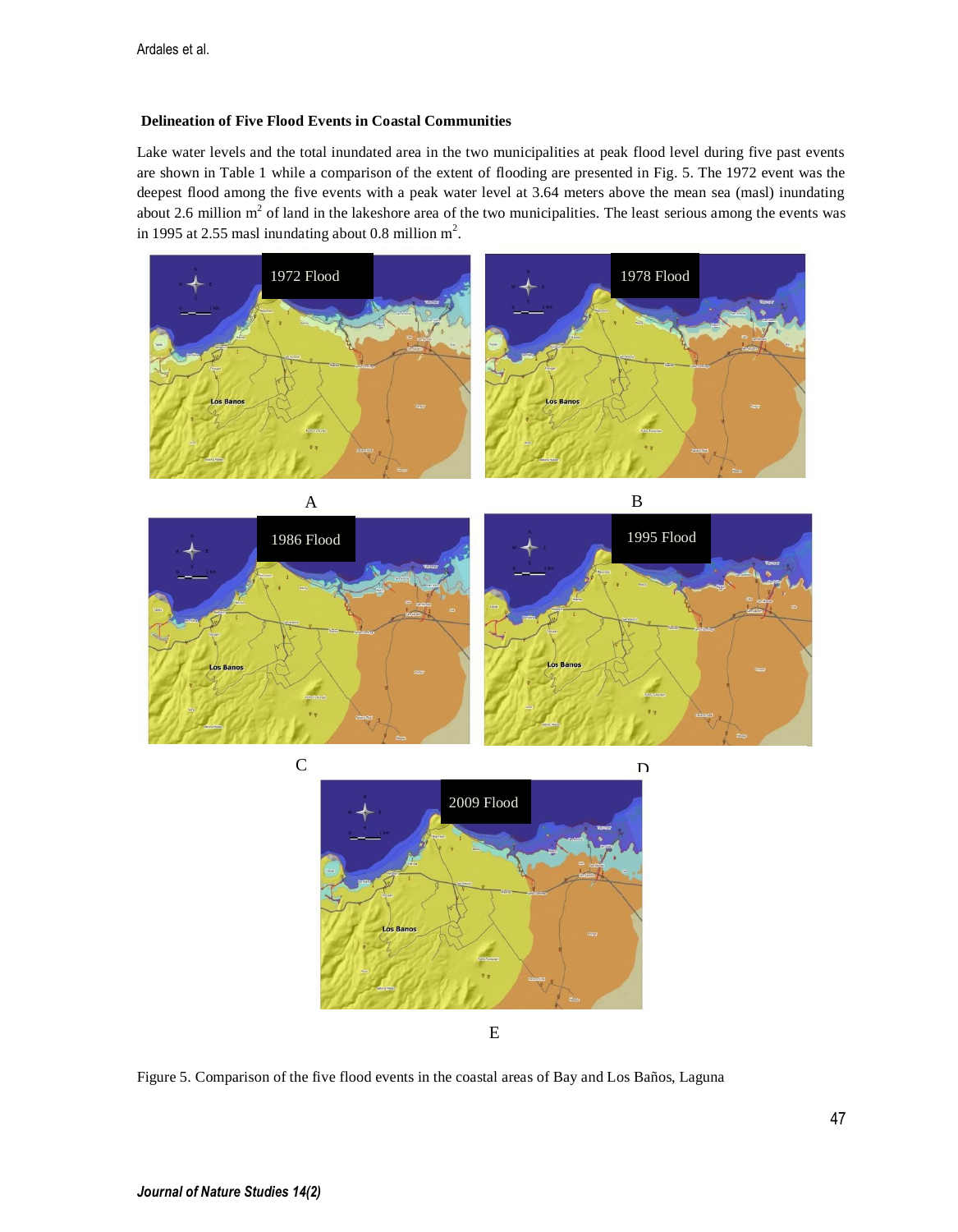Trends in Rainfall and the Causes of Flood Events in the Municipalities of Los Baños and Bay, Laguna, Philippines

### **Contributory Factors to Floods**

Most of the key informants and FGD participants agree that climate change, particularly rainfall, is a contributory factor to flooding. However, majority believed that together with the changes in climate, there are other factors that further enhance flooding. A few even insisted that floods were purely manmade and were consequences of the damage that man has done to the environment. They pointed out further that in recent times, just a little rain could cause flooding unlike before when it does not easily flood, no matter how strong the rains were.

The decadal wet season mean monthly rainfall and the occurrence of floods show that floods were most prevalent not only during the months with the highest decadal average rainfall (Figure 6). In the month of October, water levels exceeded the flood level twice from 1984 to 1993 when the highest mean decadal monthly rainfall was recorded. However, water levels were higher than the flood level thrice in from 1994 to 2003 and twice from 2004 to 2012 when the mean decadal monthly rainfall were lower. For the month of November, floods occurred three times in each of the last three decades compared with the decade from 1964 to 1973, with the highest mean decadal rainfall, where floods occurred only once. These months were also the months in a year when average lake water levels were usually at the highest *(LLDA, 2009; World Bank, 2013)*. These suggest that other factors aside from the high amount of rainfall may have contributed to floods during the recent decades as claimed by the participants in the study



Figure 6. Decadal wet season mean monthly rainfall in Bay and Los Baños and the frequency of occurrence of water levels greater than the 12.5 m flood level. Note: Numbers above the bars indicate the frequency of occurrence of water levels greater than 12.5 m.

Key informants and FGD participants associated flooding with deforestation of watersheds; conversion of forests lands to other uses; urbanization and increase in impervious surfaces; construction and unplanned development in flood-prone areas and obstruction of natural waterways. They claimed that these manmade factors were driven by increase in population that consequently increased consumption of resources, the change in the way of life of people, and man's neglect of the environment.

Deforestation of watersheds was attributed to illegal logging, increased upland settlements and conversion of forest to other land uses. Study participants and the *LLDA (2009)* agree that forestlands in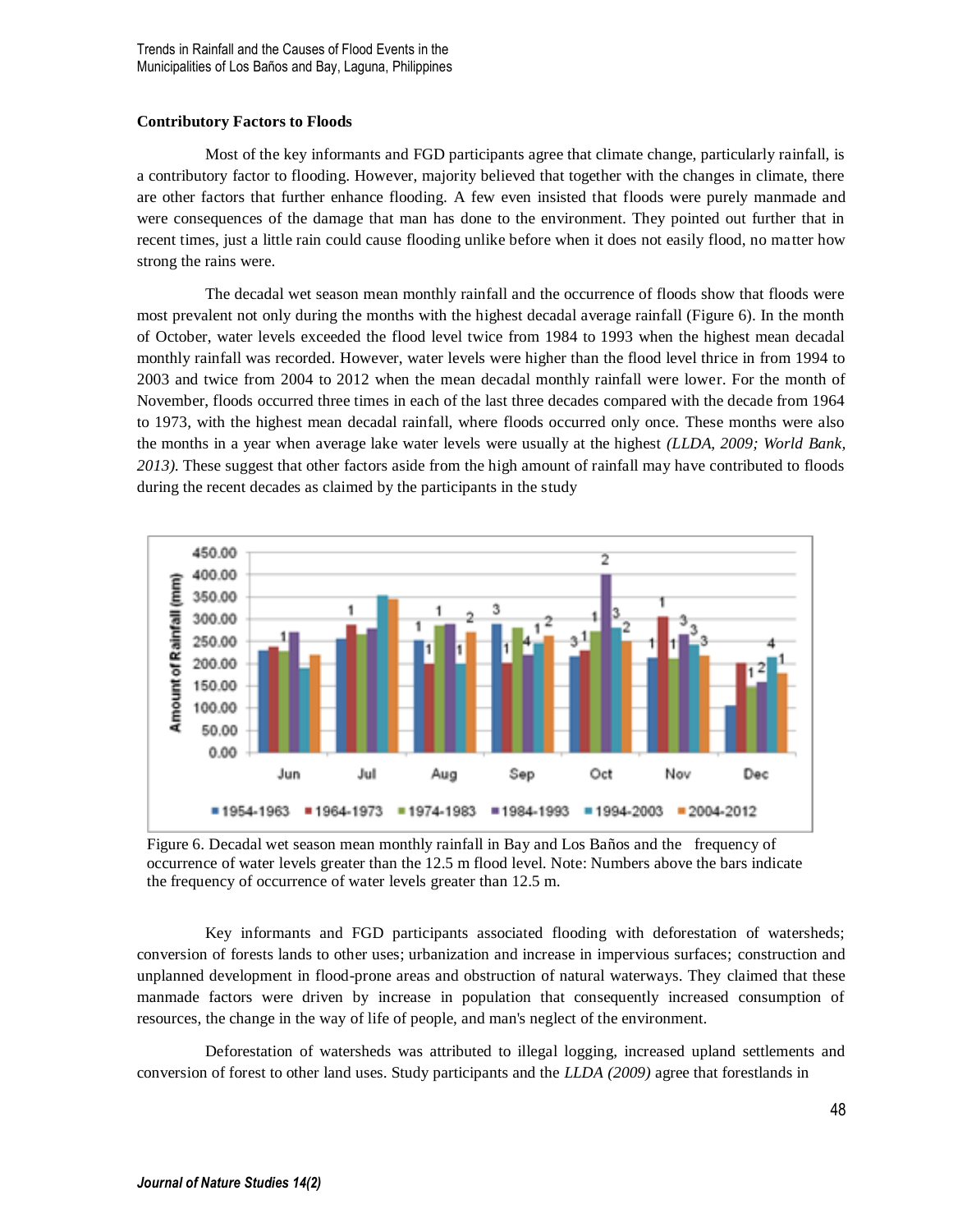the Laguna de Bay (LdB) region were converted into agricultural, industrial, commercial and residential lands. Roads and other structural developments made of concrete were built preventing the natural infiltration of water through the soil surface. The LLDA further reported that in a span of five years, from 1996 to 2000, forest cover in the LdB region was reduced from 25 to 5%. These factors, according to them**,** have led to increased runoff and siltation of the lake and its river tributaries.

School heads interviewed as well as participants of the FGDs blamed the occupancy and unsound development of flood-prone areas and natural waterways for exposing people more and worsening flood occurrences. Even young students knew that the incidence of floods in their schools and homes were only normal since these are located in flood-prone areas.

The increased population in the Laguna de Bay region led to the increased generation of solid wastes. Poor management and disposal of wastes have affected the natural flow of water, the water quality, the depth of the lake and the infiltration of water in the lakebed *(LLDA, 2009)*. Lack of forest cover, impediments in the waterways, increased generation and improper waste management are major manmade factors that contributed to flooding, aside from rainfall due to climate change.

LGU officials added that floodwater from the Marikina river is diverted to the lake to protect Metro Manila from floods during adverse weather conditions. This claim was supported by earlier studies *(Lasco & Espaldon, 2005)* and the report of *LLDA* in 2009. They complained that the welfare of residents in the coastal communities around the lake is sacrificed in favor of those living in the Metropolis. Another cause of flooding mentioned by LGU officials and even by elementary students was the release of water from dams like the one in Caliraya, Laguna.

Many FGD participants also cited that the ban on gathering snails from the lake has also contributed to flooding. Gathering snails according to them provided a means of dredging the lake of its sediments. They asserted that the ban also led to the decline in the duck industry that flourished in the area before.

## **Factors that Affected the Five Flood Events**

Among the five flood events delineated, the 1972 flood, followed by the 2009 event, had inundated the biggest areas in both municipalities (Table 2). The flood that inundated the least area was the 1995 event. The extent of flooding was mainly due to high lake water level which was influenced by rainfall, the condition of the lake and the surrounding watersheds. Topography also influenced the extent of floods such that bigger areas in Bay were inundated due to more flood plains along the lakeshore area. The flood event that persisted for the longest period was the 2009 flood followed by the 1986 event. Although the 1972 event registered the highest flood level and caused the most extensive flooding, it only ranked third among the five events in terms of duration. Despite being less severe, the 1995 and the 1986 floods persisted even longer than the deeper and more widespread flood in 1978. It took even longer for the 1986 flood to recede than the deepest and most widespread flood of 1972.

Longer flood duration in 1986 compared to the 1972 and 1978 floods may be attributed to the amount of rains received in these years. In 1986, the Laguna Lake catchment area received a total of 2,691 mm of rainfall compared to 2,373 mm in 1978. Total rainfall in the two municipalities in 1986 was 3016.90 mm which is higher than the rainfall in 1978 and 1972 at 2673.20 mm and 2483.70 mm, respectively. The higher total rainfall in 1986 could mean that there had been more rainfall events after the peak of the flood and such rainfall events prolonged the flood in that year compared to the two previous events.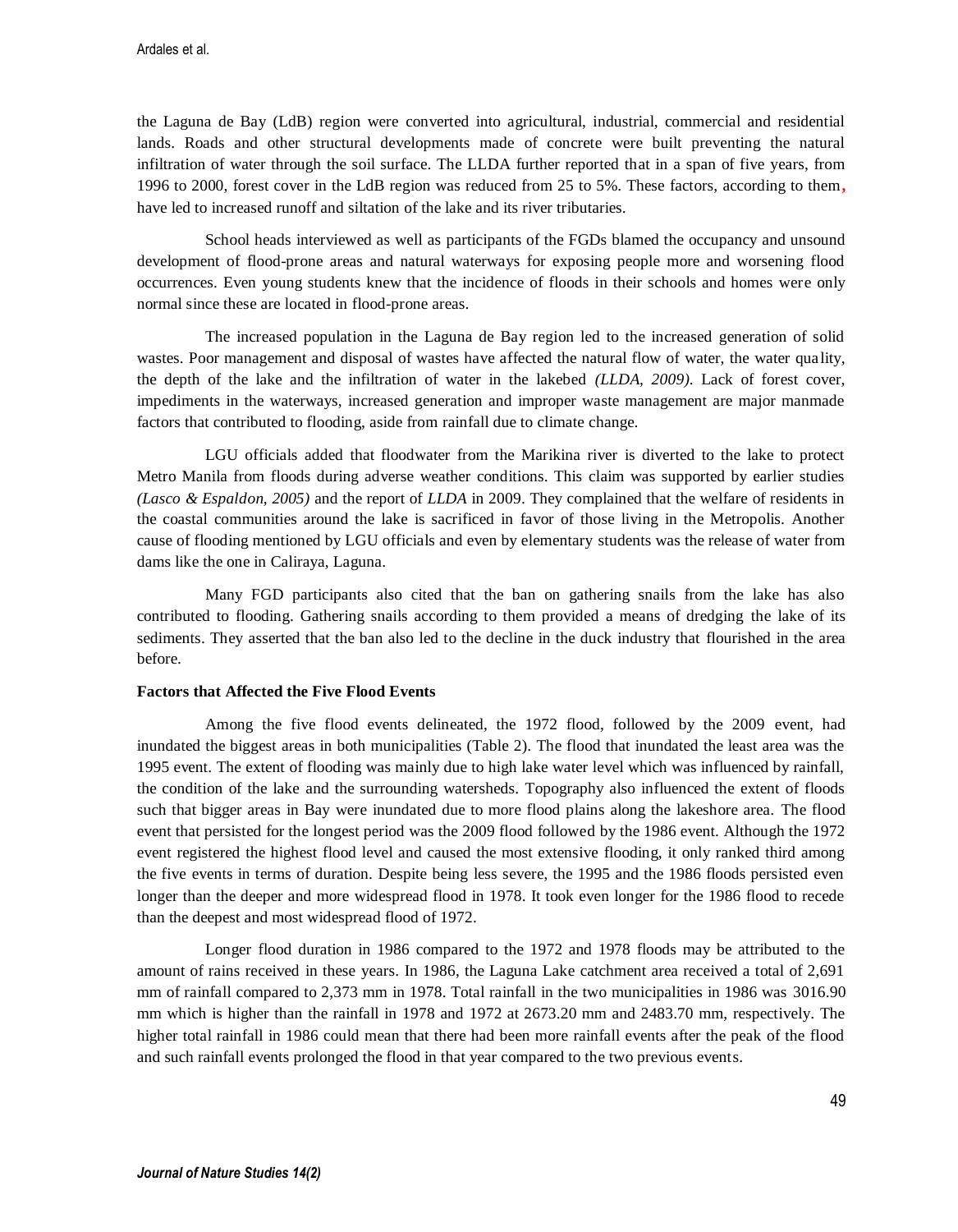The longer duration of floods in 1995 compared to the 1978 event, on the other hand, may be due to the proliferation of communities in lakeshore areas and in the area along the Napindan Channel, coupled with the siltation of the channel, which may have delayed the flow of flood water from the lake to Manila Bay (*LLDA, 2009*). The longer flood event in 2009 compared with the one in 1972 could be attributed to more rainfall received in 2009 particularly from succeeding typhoons such as *Pepeng* and *Santi* (International Code *Parma* and *Mirinae*, respectively), which affected the province that year. Total rainfall in 2009 obtained in the two municipalities was 2,829.6 mm compared to 2,483.7 mm in 1972. Furthermore, the conditions in the lakeshore areas and in the Napindan Channel may have also prolonged the 2009 flood event (*LLDA, 2009*).

| <b>YEAR</b> | <b>ANNUAL</b><br><b>TOTAL</b><br><b>RAINFALL</b><br><b>IN LOS</b><br><b>BAÑOS</b><br><b>AND BAY</b><br>(mm) | <b>ANNUAL</b><br><b>TOTAL</b><br><b>RAINFALL</b><br>LDB.<br><b>CATCH-</b><br>MENT <sup>WB</sup><br>(mm) | <b>PEAK</b><br><b>WATER</b><br><b>ABOVE</b><br><b>MEAN</b><br><b>SEA</b><br><b>LEVEL</b><br>(m) | <b>HEIGHT</b><br>OF<br>WATER<br>$>12.5$ M<br>(m) | <b>TOTAL</b><br><b>FLOODED</b><br><b>AREA IN</b><br>LOS<br><b>BAÑOS</b><br>(m <sup>2</sup> ) | <b>TOTAL</b><br><b>FLOODED</b><br><b>AREA IN</b><br><b>BAY</b><br>(m <sup>2</sup> ) | NO. OF<br><b>DAYS</b><br><b>FLOOD</b><br><b>LEVEL</b><br>$>12.5$ m <sup>WB</sup><br>(d) |
|-------------|-------------------------------------------------------------------------------------------------------------|---------------------------------------------------------------------------------------------------------|-------------------------------------------------------------------------------------------------|--------------------------------------------------|----------------------------------------------------------------------------------------------|-------------------------------------------------------------------------------------|-----------------------------------------------------------------------------------------|
| 1972        | 2483.7                                                                                                      |                                                                                                         | 3.64                                                                                            | 1.53                                             | 1.115.358.97                                                                                 | 1.484.247.57                                                                        | 87                                                                                      |
|             |                                                                                                             |                                                                                                         |                                                                                                 |                                                  |                                                                                              |                                                                                     |                                                                                         |
| 1978        | 2673.2                                                                                                      | 2.373                                                                                                   | 3.19                                                                                            | 1.08                                             | 785,280.76                                                                                   | 1,100,038.64                                                                        | 60                                                                                      |
| 1986        | 3016.9                                                                                                      | 2.691                                                                                                   | 2.94                                                                                            | 0.83                                             | 602,697.27                                                                                   | 868,431.12                                                                          | 91                                                                                      |
| 1995        | 2652.9                                                                                                      | 2.209                                                                                                   | 2.55                                                                                            | 0.44                                             | 321.269.19                                                                                   | 482,864.56                                                                          | 82                                                                                      |
| 2009        | 2829.6                                                                                                      | 2.530                                                                                                   | 3.47                                                                                            | 1.37                                             | 995.390.93                                                                                   | 1.349.522.01                                                                        | 108                                                                                     |

Table 2. Annual rainfall, water levels, extent and duration of six floods events in Bay and Los Baños, Laguna

# **CONCLUSIONS AND RECOMMENDATIONS**

### **Conclusion**

The study was done to describe trends in rainfall and extreme weather events in the municipalities of Los Baños and Bay in the province of Laguna; to determine the extent of past floods; and the contributory factors to these events. The following conclusions are drawn from the results of the study:

1. Annual rainfall in the two municipalities has been increasing from 1954 to 2012. Although intensity of extreme rainfall events did not exhibit the same trend, the accumulated amount of rains and the intensity of extreme rainfall events during the wet season were mostly higher from 2006 to 2012 than the average value for the entire 59-year period. Moreover, the frequency of days with rainfall greater than 200 mm was also higher in 2006 to 2012 as projected.

2. Floods experienced in the two municipalities were of different nature. These were either due to the increased water level of the Laguna Lake, overflowing of rivers or due to urban runoff and unsound development in their area.

3. Spatial analysis of five past flood events was able to depict flooded areas and to estimate the inundated areas in the two municipalities. Among the past five floods delineated, the 1972 event was the most extensive while the least was in 1995.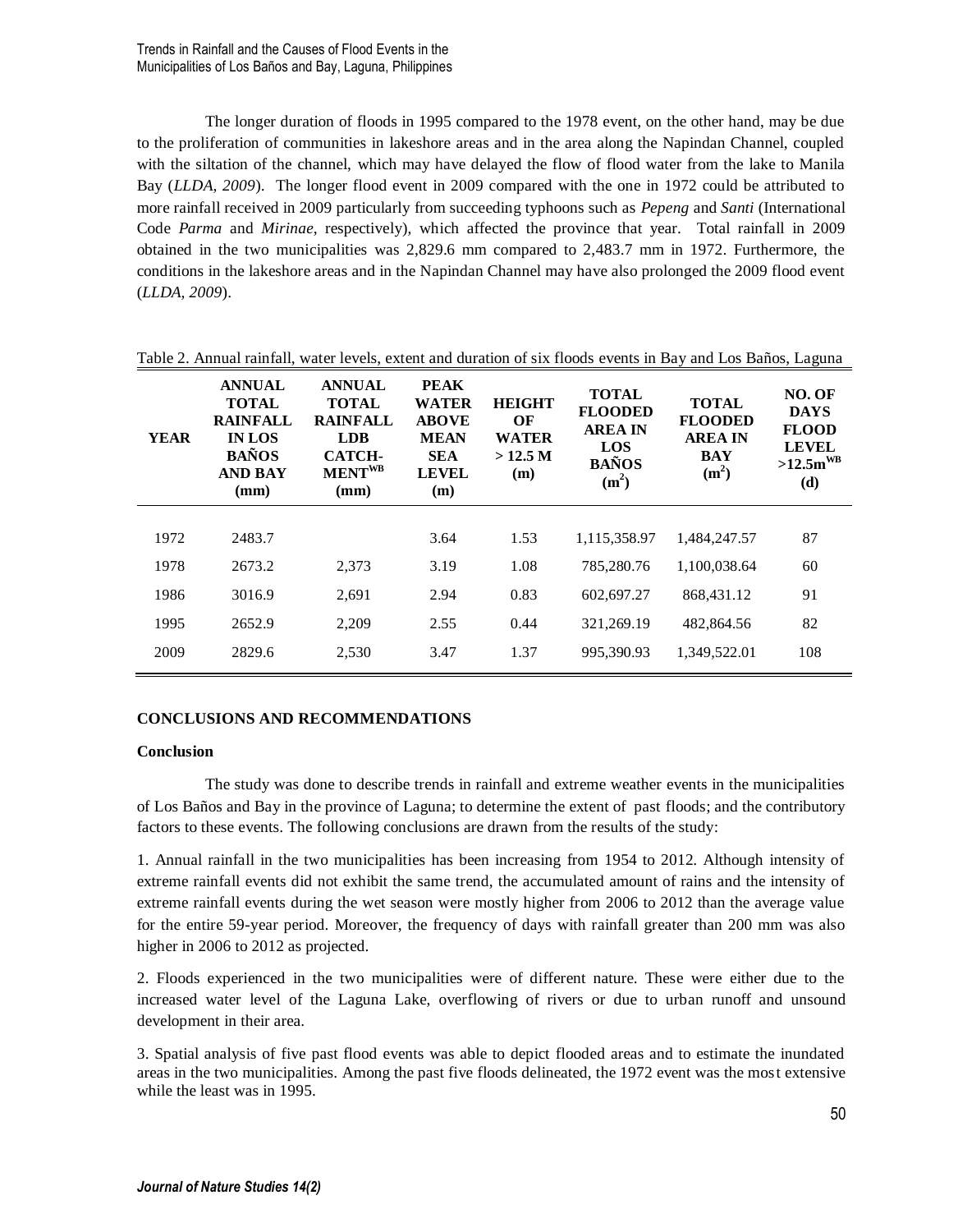4. Floods in the two municipalities were due to the combined effect of rainfall and anthropogenic changes in the entire Laguna de Bay region. The extent and duration of past floods in the lakeshore communities was affected by the amount of rainfall, the condition of the lake and its surrounding watersheds, increased population in the region and the proliferation of communities in lakeshore areas and along the Napindan Channel.

# **Recommendation**

Results of the study show that annual rainfall has been increasing and that the projected increase in total wet season rainfall, frequency, and intensity of extreme rainfall events are imminent. Such changes in rainfall coupled with the rapid degradation of the natural environment will expose communities located in flood-prone areas to more serious flood events. Therefore, the importance of preparedness to these hydrometeorological hazards cannot be overemphasized. The following recommendations are given to enhance preparedness of communities in flood-stricken areas to more potentially disastrous flood events

1. Preparedness will entail proper awareness not only of the causes and impacts, but more importantly, on how to mitigate and adapt to the effects of floods. The LGUs should be able to prepare the communities to these hazards through proper Information, Education and Communication (IEC) activities. The LGUs may tap experts or universities to provide assistance for such purposes.

Schools will play an important role by intensifying their integration of climate change adaptation (CCA) and disaster risk management (DRM) in the curriculum to enhance preparedness and improve capabilities of children and their families in responding to hazards like floods. Manmade factors that contribute to floods in the area should be emphasized in classes. Laws on forest conservation, protection of water resources, land use management, and solid waste management should also be integrated in the curriculum.

2. Strengthening DRRM committees in the barangay level is vital. The LGUs should continuously build up the capabilities of their personnel to prepare for more severe flood events in the future. The acquisition of rescue equipment such a motorized boats and life vests among others, is vital to enhance the capabilities of these teams.

Schools should not lag behind in these efforts. Teachers and other school personnel should be given continuous opportunities to improve their capabilities in CCA and DRM. DRRM committees should be assigned and maintained in each school to ensure preparedness to floods and other hazards.

3. An effective and reliable flood early warning system should be in place to provide timely and reliable alert on incoming floods events. This should include an effective means of disseminating warnings to all communities at risk.

Communities and schools as well should develop a system of disseminating warnings on incoming extreme weather events and impending floods. This can be done through SMS or by assigning personnel to spread such alert to other households that cannot avail of such services.

4. Structural preparedness such as improvement of drainage in the whole community will help avoid prolonged exposure of communities to floods. Structures should strictly adhere to building standards in order to withstand floods. Establishment of permanent evacuation centers must be prioritized and other potential evacuation centers must be identified.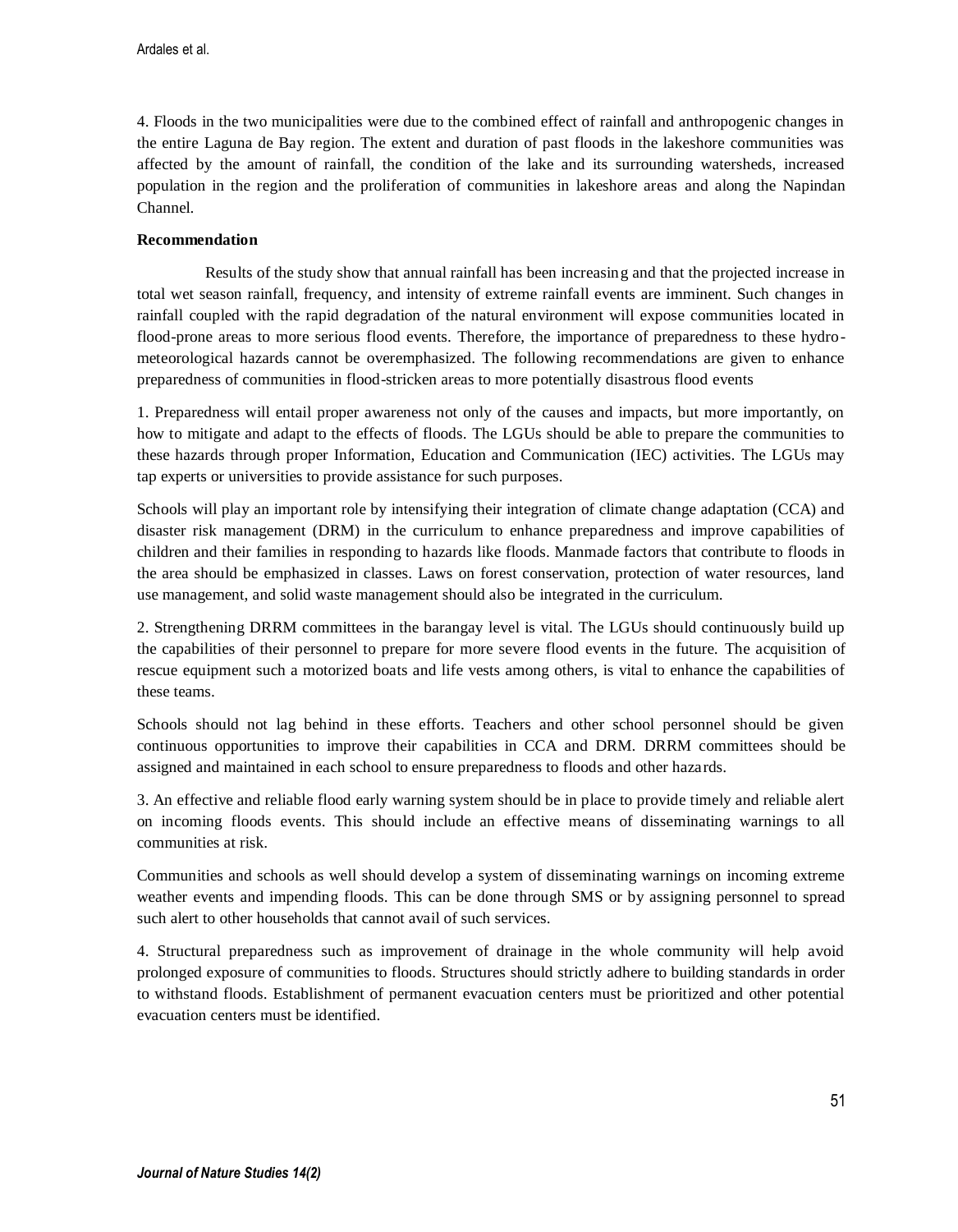School buildings should likewise be made climate resilient. School buildings with upper floors or those elevated on stilts are more resilient to floods. These structures must be provided with stairs and bridges to allow safe access for children. Old classrooms may also be retrofitted to provide hanging cabinets to store school materials higher than the highest flood level.

5. The LGUs should formulate or review plans and guidelines for an orderly evacuation specifying the procedures from preparatory to post evacuation, the responsibilities of each agency concerned, and a system for monitoring and evaluation. Evacuation centers must be identified and households should be pre-assigned to particular evacuation centers. The guidelines must include measures to reduce damage and the proper use of facilities in the evacuation centers. School heads must be represented in the planning and formulation of these procedures, especially if schools will be used as evacuation centers. The education of children must be a major consideration during these emergency situations. Schools, on their part, should always be prepared to be used as evacuation centers.

### **Recommendation for Future Studies**

Due to the limited time and resources, the study utilized rainfall data obtained only from the UPLB Agro-meteorological Station, which covers the two municipalities under study. Further studies may be done using data coming from more weather stations within the Laguna de Bay Region to provide better representation of the dynamics of rainfall and lake water level in the area. Weather stations with extensive rainfall data include those in Science Garden, Quezon City (0430), Ambulong, Batangas (0432) and Sta. Cruz, Laguna (409).

The study used the Inter-ferometric Synthetic Aperture Radar (IfSAR) images with a resolution of 5 m. Although IfSAR images may provide the most accurate geographic data of the LdB region to-date, the interpolation procedure followed in the study may be subject to possible errors, which could affect the accuracy of the maps developed for the five flood events. The use of finer resolution and more accurate source of geographic data such as Light Detection and Ranging (LIDAR) technology, which may be available in the near future is recommended to verify the results of this study and to provide a more accurate reconstruction of past flood events.

In order to address the problem more appropriately, it is important to determine which among the contributory factors are influencing floods more. Future studies may include proper methods for analyzing the effect of these factors on the occurrence of floods.

### **ACKNOWLEDGEMENTS**

The author wishes to thank the Department of Science and Technology (DOST) Accelerated Science and Technology Human Resource Development (ASTHRD) Scholarship Program for the scholarship granted; Administrator Peter N. Tiangco of NAMRIA for the geographic data; Engr. Emil Hernandez of LLDA for the water level data; UPLB Agromet Station and PAGASA-DOST for the rainfall and tropical cyclone data; Ms. Fe Ociones, Mr. Alvin Olvida for their GIS expertise; Dr. Jesusita Coladilla, Prof. Moises Dorado, and Mr. Francis Faderogao, for their assistance in the different parts of the study.

### **STATEMENT OF AUTHORSHIP**

The final paper was done primarily by the senior author with significant contributions from the other authors.